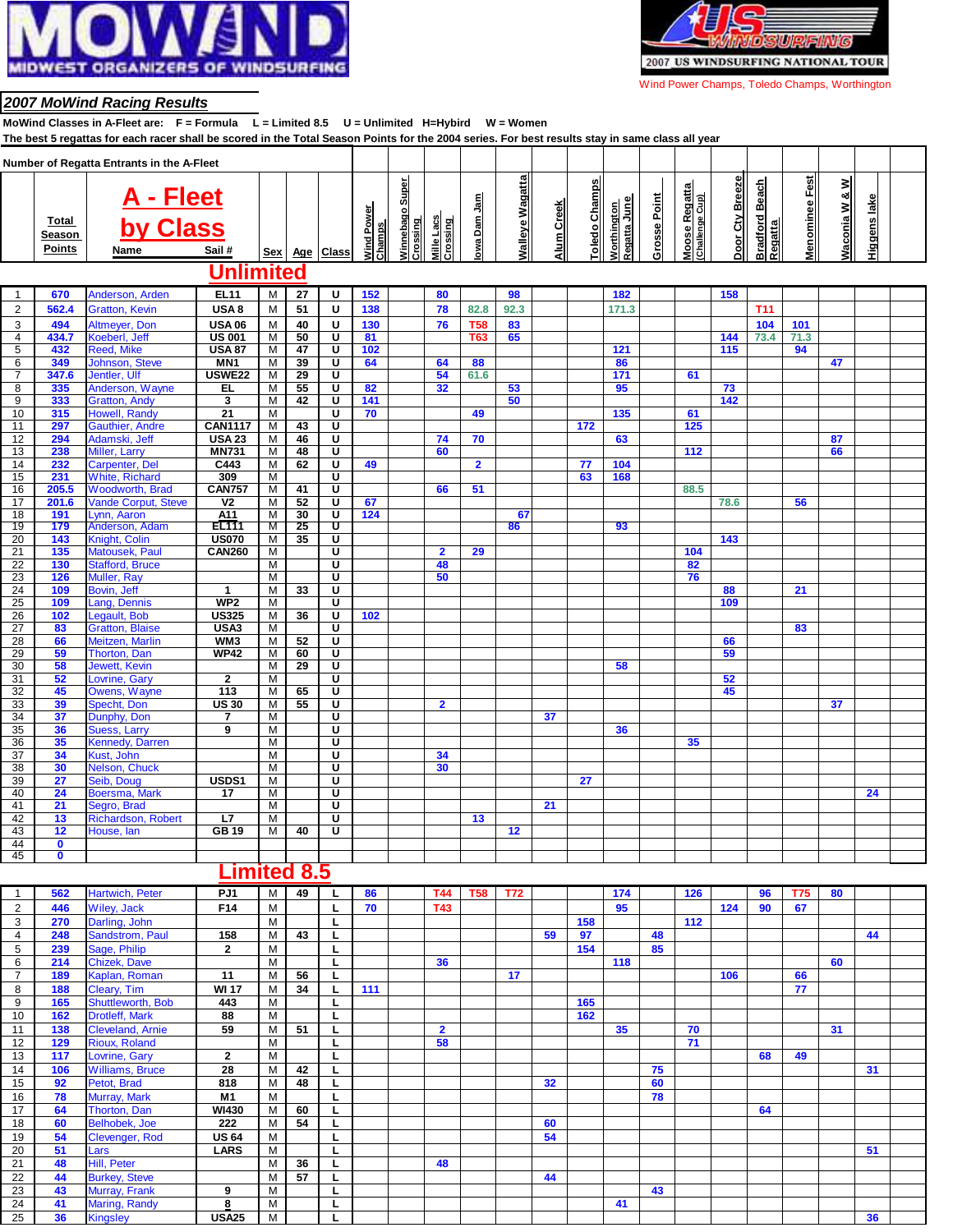| 26             | 34           | <b>Willits, Steve</b>      | 17           | м          |          |  |  |    |  |    | 34 |    |  |    |  |
|----------------|--------------|----------------------------|--------------|------------|----------|--|--|----|--|----|----|----|--|----|--|
| 27             | 33           | <b>Grody, Steve</b>        |              | <b>IVI</b> |          |  |  |    |  |    |    |    |  | 33 |  |
| 28             | 28           | <b>Troxel, Ron</b>         | <b>US711</b> | м          | L.,      |  |  |    |  |    |    |    |  | 28 |  |
| 29             | 23           | <b>Brengartner, Dennis</b> | 57           | M          |          |  |  | 23 |  |    |    |    |  |    |  |
| 30             | 21           | Kremer, Glen               | 52           | м          |          |  |  |    |  |    |    | 21 |  |    |  |
| 3 <sup>1</sup> | 18           | Smith, Gary                | U            | М          | ш.       |  |  |    |  | 18 |    |    |  |    |  |
| 32             | 44.          | Vollmer, Allen             | <b>ALV</b>   | M          | <u>.</u> |  |  |    |  |    |    |    |  | 11 |  |
| 33             | $\mathbf{r}$ | Vandervant, Stuart         |              | M          | <u>.</u> |  |  |    |  |    |    |    |  |    |  |
| 34             | $\mathbf{0}$ |                            |              |            |          |  |  |    |  |    |    |    |  |    |  |
| 35             | 0            |                            |              |            |          |  |  |    |  |    |    |    |  |    |  |
| 36             | $\mathbf{0}$ |                            |              |            |          |  |  |    |  |    |    |    |  |    |  |
| 37             |              |                            |              |            |          |  |  |    |  |    |    |    |  |    |  |

# **Women**

|    | 284 | Leifer, Kathy            | <b>USA205</b> |    | W |    |    |    |    |     |    |    | 114 | 85 | 85 |    |  |
|----|-----|--------------------------|---------------|----|---|----|----|----|----|-----|----|----|-----|----|----|----|--|
|    | 235 | Kremer, Lisa             | <b>USA11</b>  | 17 | W |    |    |    |    | 62  | 81 | 92 |     |    |    |    |  |
|    | 193 | Koeberl, Bonnie          | <b>US0011</b> |    | w | 16 | Τ2 |    | 34 |     |    |    | 68  | 25 | 50 |    |  |
|    | 144 | <b>Todd, Stephanie</b>   | <b>CAN257</b> |    | W |    |    |    |    | 144 |    |    |     |    |    |    |  |
| 10 | 121 | Gregg, Lauri             | 258           |    | W |    |    |    |    | 121 |    |    |     |    |    |    |  |
|    | 111 | Johnson, Kelly           | <b>MN11</b>   | 30 | W |    | 42 | 41 |    |     |    |    |     |    |    | 28 |  |
| 12 | 93  | <b>Tatro, Kathy</b>      | <b>US 205</b> | 42 | W | 93 |    |    |    |     |    |    |     |    |    |    |  |
| 13 | 85  | Diller, Kris             | <b>WP41</b>   | 51 | W | 29 |    |    |    |     |    |    |     |    |    | 54 |  |
| 14 | 40  | <b>Woodworth, Margot</b> |               |    | w |    |    | 38 |    |     |    |    |     |    |    |    |  |
| 15 |     | <b>Kremer, Renae</b>     | <b>USA11</b>  |    | w |    |    |    |    |     |    |    |     |    |    |    |  |
| 16 |     | Specht, Priscilla        | US30p         |    | W |    |    |    |    |     |    |    |     |    |    |    |  |

## **Formula**

|                | 245                     | Rahnenfuehrer, Eric        | 136           | м | 48            |    | 65 |                |      |    | 53 | 102 <sub>1</sub> |    | 25 |    |            |  |  |
|----------------|-------------------------|----------------------------|---------------|---|---------------|----|----|----------------|------|----|----|------------------|----|----|----|------------|--|--|
| 2              | 143.5                   | Reed, Larry                | <b>IA01</b>   | м | 53            | F. | 44 | T <sub>2</sub> | 21.5 | 28 |    |                  | 25 |    | 25 | <b>T21</b> |  |  |
| 3              | 72                      | Cool, Steven               |               | м | 36            | F. |    | 72             |      |    |    |                  |    |    |    |            |  |  |
| $\overline{4}$ | 68                      | McCuskey, Adam             |               | M | 38            | F. |    | 68             |      |    |    |                  |    |    |    |            |  |  |
| 5              | 65                      | Igoe, Mic                  | <b>USA98</b>  | M | 14            | F. | 65 |                |      |    |    |                  |    |    |    |            |  |  |
| 6              | 62                      | Johnson, Randy             |               | M | 34            | E  | 62 |                |      |    |    |                  |    |    |    |            |  |  |
| $\overline{ }$ | 61                      | Groesbeek, John            | <b>USA811</b> | м |               | F. |    |                |      |    |    | 61               |    |    |    |            |  |  |
| 8              | 56                      | Mondale, Roger             |               | м |               | F. |    | 56             |      |    |    |                  |    |    |    |            |  |  |
| 9              | 54                      | Bernau, Alan               | <b>US111</b>  | M |               | F  |    |                |      |    |    | 54               |    |    |    |            |  |  |
| $10^{-}$       | 52                      | Corbett, Jay               | <b>US109</b>  | м | 54            | Е  |    | 52             |      |    |    |                  |    |    |    |            |  |  |
| 11             | 46                      | Hopkins, Dave              |               | м |               | F. |    | 46             |      |    |    |                  |    |    |    |            |  |  |
| 12             | 40                      | <b>Christensen, Robert</b> |               | м |               | F  |    | 40             |      |    |    |                  |    |    |    |            |  |  |
| 13             | 24                      | <b>Troxel, Ron</b>         | <b>US711</b>  | M |               | F. |    |                |      |    |    | 24               |    |    |    |            |  |  |
| 14             | 23                      | Caswell, Tom               | <b>N60</b>    | М |               | F  |    |                |      |    |    | 23               |    |    |    |            |  |  |
| 15             | 17                      | <b>Woodworth, Brad</b>     | <b>CAN757</b> | M |               | Е  |    |                |      |    |    |                  |    |    |    | 17         |  |  |
| 16             | $\overline{2}$          | Cole, Jeff                 |               | M |               | F. |    | $\overline{2}$ |      |    |    |                  |    |    |    |            |  |  |
| 17             | $\overline{\mathbf{2}}$ | Evans, Rob                 | A36           | м | 40            | F  |    | $\overline{2}$ |      |    |    |                  |    |    |    |            |  |  |
| 18             | $\overline{\mathbf{2}}$ | Rutledge, Randy            |               | м | 35            | F  |    | $\overline{2}$ |      |    |    |                  |    |    |    |            |  |  |
| 19             |                         |                            |               |   |               |    |    |                |      |    |    |                  |    |    |    |            |  |  |
|                |                         |                            |               |   | <b>Hybrid</b> |    |    |                |      |    |    |                  |    |    |    |            |  |  |

|                   | 263                       | Siddall, Nat         | <b>NAT</b>                                 |   | 46 | н  |                                        |  |  |                                |    | 140 |                                                      | 71 |    |    | 52 |  |
|-------------------|---------------------------|----------------------|--------------------------------------------|---|----|----|----------------------------------------|--|--|--------------------------------|----|-----|------------------------------------------------------|----|----|----|----|--|
|                   | 259                       | Chapman, David       | 240                                        |   | 37 | н  |                                        |  |  |                                |    | 118 |                                                      | 78 |    |    | 63 |  |
| 3                 | 217                       | Clevenger, Rod       | <b>US 64</b>                               | м | 67 | н  |                                        |  |  |                                |    | 105 |                                                      | 75 |    |    | 37 |  |
| 4                 | 208                       | Haas, Scott          | н                                          |   |    | н. |                                        |  |  |                                |    | 83  |                                                      | 71 |    |    | 54 |  |
| 5                 | 201                       | Berry, Chris         | <b>OH10</b>                                | M |    | н  |                                        |  |  |                                |    | 129 |                                                      |    |    |    | 72 |  |
| 6                 | 133                       | Gardner, Glen        | <b>MIG</b>                                 | м |    | н  |                                        |  |  |                                |    |     |                                                      | 79 |    |    | 54 |  |
|                   | 111                       | <b>Tillman, Dick</b> | А                                          | м |    | н  |                                        |  |  |                                |    | 111 |                                                      |    |    |    |    |  |
| 8                 | 102                       | Konopka, George      | X211                                       | м | 72 | н  | 13                                     |  |  |                                |    |     |                                                      |    | 69 | 20 |    |  |
| 9                 | 100                       | Donahue, James       | <b>JDX</b>                                 |   | 44 | н. |                                        |  |  |                                | 16 | 57  |                                                      | 27 |    |    |    |  |
| 10                | 71                        | Rahnenfuehrer, Eric  | 136                                        | м |    | н  |                                        |  |  |                                |    |     |                                                      |    |    |    | 71 |  |
| 11                | 67                        | <b>Waltz, Mark</b>   |                                            | м |    | н  |                                        |  |  |                                |    | 67  |                                                      |    |    |    |    |  |
| 12                | 66                        | Fidler, Sean         |                                            | м |    | н  |                                        |  |  |                                |    |     |                                                      |    |    |    | 66 |  |
| 13                | 30                        | Dunfresne, Philip    | 36                                         | м |    | н  |                                        |  |  |                                |    |     |                                                      | 30 |    |    |    |  |
|                   | <b>High Point Scoring</b> |                      | point for starting, 1 point for finishing, |   |    |    |                                        |  |  | 1 point for each sailor beaten |    |     | DNS did not start = $0$ DNF did not finish = 1 point |    |    |    |    |  |
| <b>Throw Outs</b> |                           |                      |                                            |   |    |    | Long Distance races count as two races |  |  |                                |    |     |                                                      |    |    |    |    |  |

**Throw Outs 1** Throw Out for every 5 races **Long Distance races** Count as two races

**End of the Year MoWind Awards** Top (3) places or top 10% in each class

**xx** <- New in 2006, Race Directors and/or Race Committee members earn points for their races if material to final standings.

**To Report Errors with this Scoring please contact jeffkoeberl@northwesternmutual.com**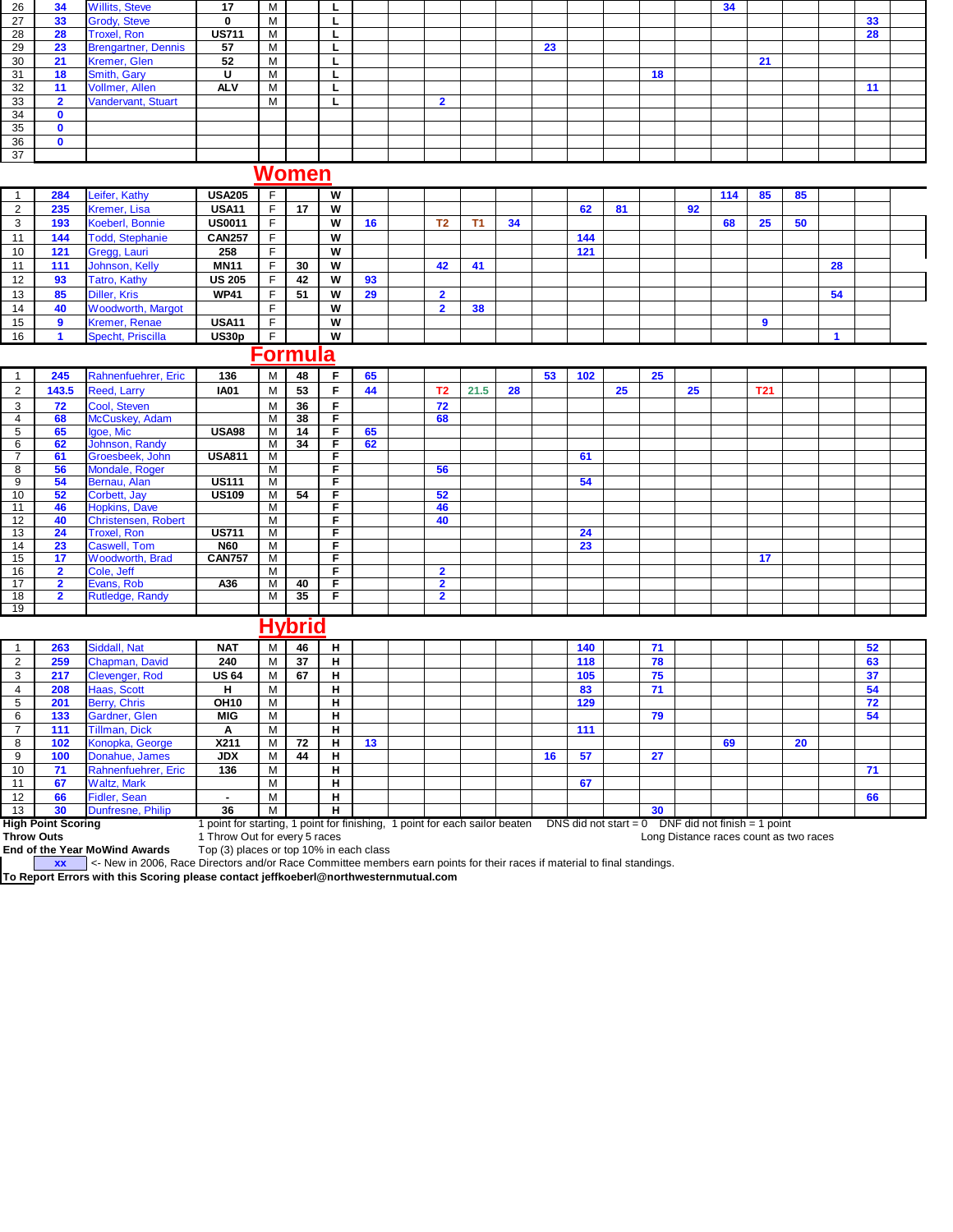



### **2007 MoWind Racing Results**

 

**MoWind Classes in Sport-Fleet are: JR=Junior Boy/Girl(<=17) W=Women M=Men S=Senior(=>55)**

|                |                      | The best 5 regattas for each racer shall be scored in the Total Season Points for the 2004 series. |                  |                |    |                         |                      |                 |                               |              | For best results stay in same class all year!!! |              |               |                                    |                     |                                  |                 |                       |                       |                  |           |                         |  |
|----------------|----------------------|----------------------------------------------------------------------------------------------------|------------------|----------------|----|-------------------------|----------------------|-----------------|-------------------------------|--------------|-------------------------------------------------|--------------|---------------|------------------------------------|---------------------|----------------------------------|-----------------|-----------------------|-----------------------|------------------|-----------|-------------------------|--|
|                |                      | Number of Regatta Entrants in the Sport-Fleet                                                      |                  |                |    |                         |                      |                 |                               |              |                                                 |              |               |                                    |                     |                                  |                 |                       |                       |                  |           |                         |  |
|                |                      |                                                                                                    |                  |                |    |                         |                      |                 |                               |              |                                                 |              |               |                                    |                     |                                  |                 |                       |                       |                  |           |                         |  |
|                |                      |                                                                                                    |                  |                |    |                         |                      | Winnebago Super |                               |              | <b>Walleye Wagatta</b>                          |              | Toledo Champs |                                    |                     |                                  | Door Cty Breeze | <b>Bradford Beach</b> | <b>Menominee Fest</b> | Waconia W & W    |           |                         |  |
|                |                      | <b>Sport Fleet</b><br>by Class                                                                     |                  |                |    |                         |                      |                 |                               |              |                                                 |              |               |                                    |                     | Moose Regatta<br>(Challenge Cup) |                 |                       |                       |                  |           |                         |  |
|                |                      |                                                                                                    |                  |                |    |                         |                      |                 |                               | lowa Dam Jam |                                                 | Alum Creek   |               | Regatta June<br><b>Worthington</b> | <b>Grosse Point</b> |                                  |                 |                       |                       |                  |           | Higgens lake            |  |
|                | Total                |                                                                                                    |                  |                |    |                         |                      |                 |                               |              |                                                 |              |               |                                    |                     |                                  |                 |                       |                       |                  |           |                         |  |
|                | Season               |                                                                                                    |                  |                |    |                         | Wind Power<br>Champs | Crossing        | <b>Mille Lacs</b><br>Crossing |              |                                                 |              |               |                                    |                     |                                  |                 | <b>Regatta</b>        |                       |                  | Cancelled |                         |  |
|                | <b>Points</b>        | <b>Name</b>                                                                                        | Sail #           |                |    | Sex Age Class           |                      |                 |                               |              |                                                 |              |               |                                    |                     |                                  |                 |                       |                       |                  |           |                         |  |
|                |                      |                                                                                                    |                  |                |    |                         |                      |                 |                               |              |                                                 |              |               |                                    |                     |                                  |                 |                       |                       |                  |           |                         |  |
|                |                      | <b>Junior</b>                                                                                      |                  |                |    |                         |                      |                 |                               |              |                                                 |              |               |                                    |                     |                                  |                 |                       |                       |                  |           |                         |  |
|                |                      |                                                                                                    |                  |                |    |                         |                      |                 |                               |              |                                                 |              |               |                                    |                     |                                  |                 |                       |                       |                  |           |                         |  |
| -1             | 32                   | Jamison, John                                                                                      | USA <sub>2</sub> | M              |    | JR                      |                      |                 |                               |              |                                                 |              |               | 32                                 |                     |                                  |                 |                       |                       |                  |           |                         |  |
| 2              | 28                   | Hulley, Ryan                                                                                       | <b>USA21</b>     | M              |    | JR                      |                      |                 |                               |              |                                                 |              |               | 28                                 |                     |                                  |                 |                       |                       |                  |           |                         |  |
| 3              | 25                   | <b>Muller, Daniel</b>                                                                              |                  | M              |    | <b>JR</b>               |                      |                 |                               |              |                                                 |              |               |                                    |                     | 25                               |                 |                       |                       |                  |           |                         |  |
| $\overline{4}$ | 10                   | Pertel, Glen                                                                                       | Ben              | M              |    | JR                      | 10                   |                 |                               |              |                                                 |              |               |                                    |                     |                                  |                 |                       |                       |                  |           |                         |  |
| 5              |                      |                                                                                                    |                  |                |    |                         |                      |                 |                               |              |                                                 |              |               |                                    |                     |                                  |                 |                       |                       |                  |           |                         |  |
| 6              |                      |                                                                                                    |                  |                |    |                         |                      |                 |                               |              |                                                 |              |               |                                    |                     |                                  |                 |                       |                       |                  |           |                         |  |
| 7              |                      |                                                                                                    |                  |                |    |                         |                      |                 |                               |              |                                                 |              |               |                                    |                     |                                  |                 |                       |                       |                  |           |                         |  |
|                |                      |                                                                                                    |                  |                |    |                         |                      |                 |                               |              |                                                 |              |               |                                    |                     |                                  |                 |                       |                       |                  |           |                         |  |
|                |                      | <b>Women</b>                                                                                       |                  |                |    |                         |                      |                 |                               |              |                                                 |              |               |                                    |                     |                                  |                 |                       |                       |                  |           |                         |  |
| $\mathbf{1}$   | 84                   | Kremer, Renae                                                                                      | R                | W              | 19 | W                       |                      |                 |                               |              |                                                 |              |               | 42                                 |                     | 42                               |                 |                       |                       |                  |           |                         |  |
| $\overline{2}$ | 72                   |                                                                                                    | <b>CAN757</b>    | $\mathsf F$    | 42 | W                       |                      |                 |                               |              |                                                 |              |               |                                    |                     | 72                               |                 |                       |                       |                  |           |                         |  |
|                |                      | <b>Woodworth, Margot</b>                                                                           |                  |                |    |                         |                      |                 |                               |              |                                                 |              |               |                                    |                     |                                  |                 |                       |                       |                  |           |                         |  |
| 3              | 58                   | Schneider, Betty                                                                                   | 0                | F              |    | W                       | 58                   |                 |                               |              |                                                 |              |               |                                    |                     |                                  |                 |                       |                       |                  |           |                         |  |
| $\overline{4}$ | 54                   | Wing, Peggy                                                                                        | PG               | $\mathsf F$    |    | W                       |                      |                 |                               |              |                                                 |              |               |                                    |                     |                                  |                 | 21                    | 33                    |                  |           |                         |  |
| 5              | 50                   | Straford, Shannon                                                                                  |                  | $\mathsf F$    | 34 | W                       |                      |                 | $\overline{2}$                |              |                                                 |              |               |                                    |                     | 48                               |                 |                       |                       |                  |           |                         |  |
| 6              | 42                   | Capper, Jean                                                                                       | <b>USA98</b>     | W              |    | W                       | 42                   |                 |                               |              |                                                 |              |               |                                    |                     |                                  |                 |                       |                       |                  |           |                         |  |
| $\overline{7}$ | 42                   | Ukura, Deb                                                                                         | Dukura           | F              |    | W                       |                      |                 |                               |              |                                                 |              |               |                                    |                     |                                  |                 |                       |                       | 42               |           |                         |  |
| 8              | 23                   | Simon, Shery                                                                                       | S7               | F              |    | W                       |                      |                 |                               |              |                                                 |              | 23            |                                    |                     |                                  |                 |                       |                       |                  |           |                         |  |
| 9              | 20                   | Behr, Susan                                                                                        | 57               | $\mathsf F$    |    | W                       |                      |                 |                               |              |                                                 |              |               | 20                                 |                     |                                  |                 |                       |                       |                  |           |                         |  |
| 10             | 18                   | O'Rourke, Maike                                                                                    | X21              | $\mathsf F$    |    | W                       |                      |                 |                               |              |                                                 |              |               |                                    |                     |                                  |                 |                       | 18                    |                  |           |                         |  |
|                | $\overline{7}$       |                                                                                                    |                  | F              |    | W                       |                      |                 |                               |              |                                                 |              |               |                                    |                     |                                  |                 |                       |                       |                  |           | $\overline{\mathbf{r}}$ |  |
| 11             |                      | Ronda                                                                                              | χ                |                |    |                         |                      |                 |                               |              |                                                 |              |               |                                    |                     |                                  |                 |                       |                       |                  |           |                         |  |
| 12             | 5                    | Van Dyke, Rorah                                                                                    | Rora             | F              |    | W                       |                      |                 |                               |              |                                                 |              |               |                                    |                     |                                  |                 |                       |                       | 5                |           |                         |  |
| 13             | 3                    | Garner, Allison                                                                                    | $\mathbf{2}$     | F              |    | W                       |                      |                 |                               |              | 3                                               |              |               |                                    |                     |                                  |                 |                       |                       |                  |           |                         |  |
| 14             | $\mathbf{2}$         | Vergon, Del                                                                                        |                  | F              |    | W                       |                      |                 |                               |              |                                                 | $\mathbf{2}$ |               |                                    |                     |                                  |                 |                       |                       |                  |           |                         |  |
|                |                      | <b>Men</b>                                                                                         |                  |                |    |                         |                      |                 |                               |              |                                                 |              |               |                                    |                     |                                  |                 |                       |                       |                  |           |                         |  |
|                |                      |                                                                                                    |                  |                |    |                         |                      |                 |                               |              |                                                 |              |               |                                    |                     |                                  |                 |                       |                       |                  |           |                         |  |
| $\mathbf{1}$   | 123                  | Kremer, Glenn                                                                                      | 1KL              | M              | 52 | M                       | 15                   |                 |                               | 16           |                                                 |              | 18            | 74                                 |                     |                                  |                 |                       |                       |                  |           |                         |  |
| 2              | 109                  | Olson, Grant                                                                                       | 42               | M              |    | M                       | 52                   |                 |                               |              |                                                 |              |               | 57                                 |                     |                                  |                 |                       |                       |                  |           |                         |  |
| 3              | 98                   | <b>Brinkhaus, Friedhelm</b>                                                                        |                  | M              |    | M                       |                      |                 |                               |              |                                                 |              |               | 47                                 |                     | 51                               |                 |                       |                       |                  |           |                         |  |
| 4              | 81                   | ovrine, Gary                                                                                       | $\mathbf{2}$     | M              | 31 | Μ                       | 81                   |                 |                               |              |                                                 |              |               |                                    |                     |                                  |                 |                       |                       |                  |           |                         |  |
| 5              | 81                   | Monroe, Alex                                                                                       | 1142             | M              |    | M                       | 53                   |                 |                               |              | 28                                              |              |               |                                    |                     |                                  |                 |                       |                       |                  |           |                         |  |
| 6              | 68                   | Belhobek, Joe                                                                                      |                  | M              |    | M                       |                      |                 |                               |              |                                                 |              | 68            |                                    |                     |                                  |                 |                       |                       |                  |           |                         |  |
| $\overline{7}$ | 67                   | Hamran, Stefan                                                                                     | RetRed           | $\overline{M}$ |    | M                       |                      |                 |                               |              |                                                 |              |               |                                    |                     |                                  | 28              | 29                    | 10                    |                  |           |                         |  |
| 8              | 67                   | Spichal, Jaroslav                                                                                  | RetYell          | M              |    | M                       |                      |                 |                               |              |                                                 |              |               |                                    |                     |                                  | 37              | 19                    | 11                    |                  |           |                         |  |
| 9              | 60                   | Bovin, Jeff                                                                                        | 1                | M              |    | M                       |                      |                 |                               |              | 60                                              |              |               |                                    |                     |                                  |                 |                       |                       |                  |           |                         |  |
|                |                      |                                                                                                    |                  |                |    |                         |                      |                 |                               |              |                                                 |              |               |                                    |                     |                                  |                 |                       |                       |                  |           |                         |  |
| 10             | 57                   | <b>Nugent, Patrick</b>                                                                             |                  |                |    | M                       |                      |                 |                               |              |                                                 |              | 57            |                                    |                     |                                  |                 |                       |                       |                  |           |                         |  |
| 11             | 56                   | Hope, Christopher                                                                                  |                  |                |    | Μ                       |                      |                 |                               |              |                                                 |              | 56            |                                    |                     |                                  |                 |                       |                       |                  |           |                         |  |
| 12             | 53                   | Magnuson, Jim                                                                                      |                  | M              |    | M                       |                      |                 |                               |              |                                                 |              |               | 53                                 |                     |                                  |                 |                       |                       |                  |           |                         |  |
| 13             | 53                   | Murray, Frank                                                                                      |                  |                |    | Μ                       |                      |                 |                               |              |                                                 |              | 53            |                                    |                     |                                  |                 |                       |                       |                  |           |                         |  |
| 14             | 47                   | Nawrocki, Peter                                                                                    |                  | M              |    | M                       |                      |                 |                               |              |                                                 |              |               |                                    |                     |                                  | 47              |                       |                       |                  |           |                         |  |
| 15             | 47                   | Tapkan, Baskin                                                                                     | $\bf{0}$         | M              |    | M                       |                      |                 |                               |              |                                                 |              |               | 47                                 |                     |                                  |                 |                       |                       |                  |           |                         |  |
| 16             | 36                   | <b>Waszzuk, Piotra</b>                                                                             | Pwazz            | M              |    | M                       |                      |                 |                               |              |                                                 |              |               |                                    |                     |                                  |                 |                       |                       | 36               |           |                         |  |
| 17             | 34                   | Smith, Gary                                                                                        |                  |                |    | $\overline{\mathsf{M}}$ |                      |                 |                               |              |                                                 |              | 34            |                                    |                     |                                  |                 |                       |                       |                  |           |                         |  |
| 18             | 25                   | Leifer, Greg                                                                                       | Greg             | M              |    | M                       | 8                    |                 |                               |              |                                                 |              |               |                                    |                     |                                  |                 | 13                    | 4                     |                  |           |                         |  |
| 19             | 16                   | <b>Birkeland, Tom</b>                                                                              | $\mathbf{1}$     | M              |    | M                       |                      |                 |                               |              |                                                 |              |               | 16                                 |                     |                                  |                 |                       |                       |                  |           |                         |  |
| 20             | 15                   | Van Huber, Rutger                                                                                  | Rutg             | M              |    | M                       |                      |                 |                               |              |                                                 |              |               |                                    |                     |                                  |                 |                       |                       | 15 <sub>15</sub> |           |                         |  |
|                | 14                   |                                                                                                    |                  |                |    | M                       |                      |                 |                               |              |                                                 |              |               |                                    |                     |                                  |                 |                       |                       |                  |           |                         |  |
| 21             |                      | <b>Brengarter, Denny</b>                                                                           |                  |                |    |                         |                      |                 |                               |              |                                                 |              | 14            |                                    |                     |                                  |                 |                       |                       |                  |           |                         |  |
| 22             | 13                   | Donahue, Jim                                                                                       | <b>JDX</b>       | M              |    | M                       |                      |                 |                               |              |                                                 |              |               |                                    |                     |                                  |                 |                       |                       |                  |           | 13                      |  |
| 23             | 12                   | Herve, Dave                                                                                        | F                | M              | 45 | М                       |                      |                 | 12                            |              |                                                 |              |               |                                    |                     |                                  |                 |                       |                       |                  |           |                         |  |
| 24             | 10 <sub>1</sub>      | Cleveland, Dave                                                                                    |                  | $\overline{M}$ |    | M                       |                      |                 |                               |              |                                                 |              |               | 10                                 |                     |                                  |                 |                       |                       |                  |           |                         |  |
| 25             | 9                    | Stokes, Tom                                                                                        |                  | M              |    | M                       | 9                    |                 |                               |              |                                                 |              |               |                                    |                     |                                  |                 |                       |                       |                  |           |                         |  |
| 26             | 9                    | Dufresne, Philip                                                                                   |                  |                |    | M                       |                      |                 |                               |              |                                                 |              | 9             |                                    |                     |                                  |                 |                       |                       |                  |           |                         |  |
| 27             | 6                    | Heil, Bruce                                                                                        |                  | M              |    | M                       |                      |                 |                               |              |                                                 |              |               |                                    |                     | 6                                |                 |                       |                       |                  |           |                         |  |
|                | $\overline{2}$       | Anshus, Grega                                                                                      | 4                | М              | 46 | М                       |                      |                 | $\overline{2}$                |              |                                                 |              |               |                                    |                     |                                  |                 |                       |                       |                  |           |                         |  |
|                | $\mathbf{2}$         | Dochterman, David                                                                                  | DD               | M              |    | М                       |                      |                 |                               |              | $\overline{2}$                                  |              |               |                                    |                     |                                  |                 |                       |                       |                  |           |                         |  |
|                | $\mathbf{2}$         | Felton, Mark                                                                                       |                  | M              |    | M                       |                      |                 | $\overline{2}$                |              |                                                 |              |               |                                    |                     |                                  |                 |                       |                       |                  |           |                         |  |
|                | $\overline{2}$       | Gleason, Jack                                                                                      |                  | M              | 51 | М                       |                      |                 | $\overline{2}$                |              |                                                 |              |               |                                    |                     |                                  |                 |                       |                       |                  |           |                         |  |
|                |                      |                                                                                                    |                  |                |    |                         |                      |                 |                               |              |                                                 |              |               |                                    |                     |                                  |                 |                       |                       |                  |           |                         |  |
|                | $\overline{2}$       | Huelsmann, Fred                                                                                    | Fred             | M              |    | М                       |                      |                 |                               |              |                                                 |              |               |                                    |                     |                                  |                 |                       |                       | $\overline{2}$   |           |                         |  |
|                | $\blacktriangleleft$ | Garner, Bryan                                                                                      | 4                | M              |    | M                       |                      |                 |                               |              | $\blacktriangleleft$                            |              |               |                                    |                     |                                  |                 |                       |                       |                  |           |                         |  |
|                | $\mathbf{1}$         | Pearson, Andy                                                                                      | US <sub>8</sub>  | M              |    | М                       |                      |                 |                               | $\mathbf{1}$ |                                                 |              |               |                                    |                     |                                  |                 |                       |                       |                  |           |                         |  |
|                | 0                    |                                                                                                    |                  |                |    |                         |                      |                 |                               |              |                                                 |              |               |                                    |                     |                                  |                 |                       |                       |                  |           |                         |  |
|                |                      | <b>Senior</b>                                                                                      |                  |                |    |                         |                      |                 |                               |              |                                                 |              |               |                                    |                     |                                  |                 |                       |                       |                  |           |                         |  |
|                |                      |                                                                                                    |                  |                |    |                         |                      |                 |                               |              |                                                 |              |               |                                    |                     |                                  |                 |                       |                       |                  |           |                         |  |
| $\mathbf{1}$   | 98                   | Thorton, Dan                                                                                       | <b>WI430</b>     | M              | 61 | s                       | 74                   |                 |                               |              | 24                                              |              |               |                                    |                     |                                  |                 |                       |                       |                  |           |                         |  |
| $\overline{2}$ | 90                   | Moon, Randy                                                                                        | 0000             | M              | 70 | s                       |                      |                 |                               |              |                                                 |              |               | 90                                 |                     |                                  |                 |                       |                       |                  |           |                         |  |
| 3              | 41                   | Vanderevaart, Stu                                                                                  |                  | M              | 54 | s                       |                      |                 |                               |              |                                                 |              |               |                                    |                     | 41                               |                 |                       |                       |                  |           |                         |  |
| 4              | 39                   | Pribak, Martin                                                                                     | Υ                | M              | 69 | S                       |                      |                 |                               |              |                                                 |              |               |                                    | 30                  |                                  |                 |                       |                       |                  |           | 9                       |  |
| 5 <sup>5</sup> | 35                   | Burean, Tom                                                                                        | MI15             | M              | 64 | $\overline{\mathbf{s}}$ |                      |                 |                               |              |                                                 |              |               |                                    |                     |                                  |                 |                       |                       |                  |           | 35                      |  |

 **30** Bacelis, Marcos **M** M 62 **S 30 28** Murray, Frank **9** M 70 **S 28 7** Hewlet, Tim **M** M 62 **S 7**